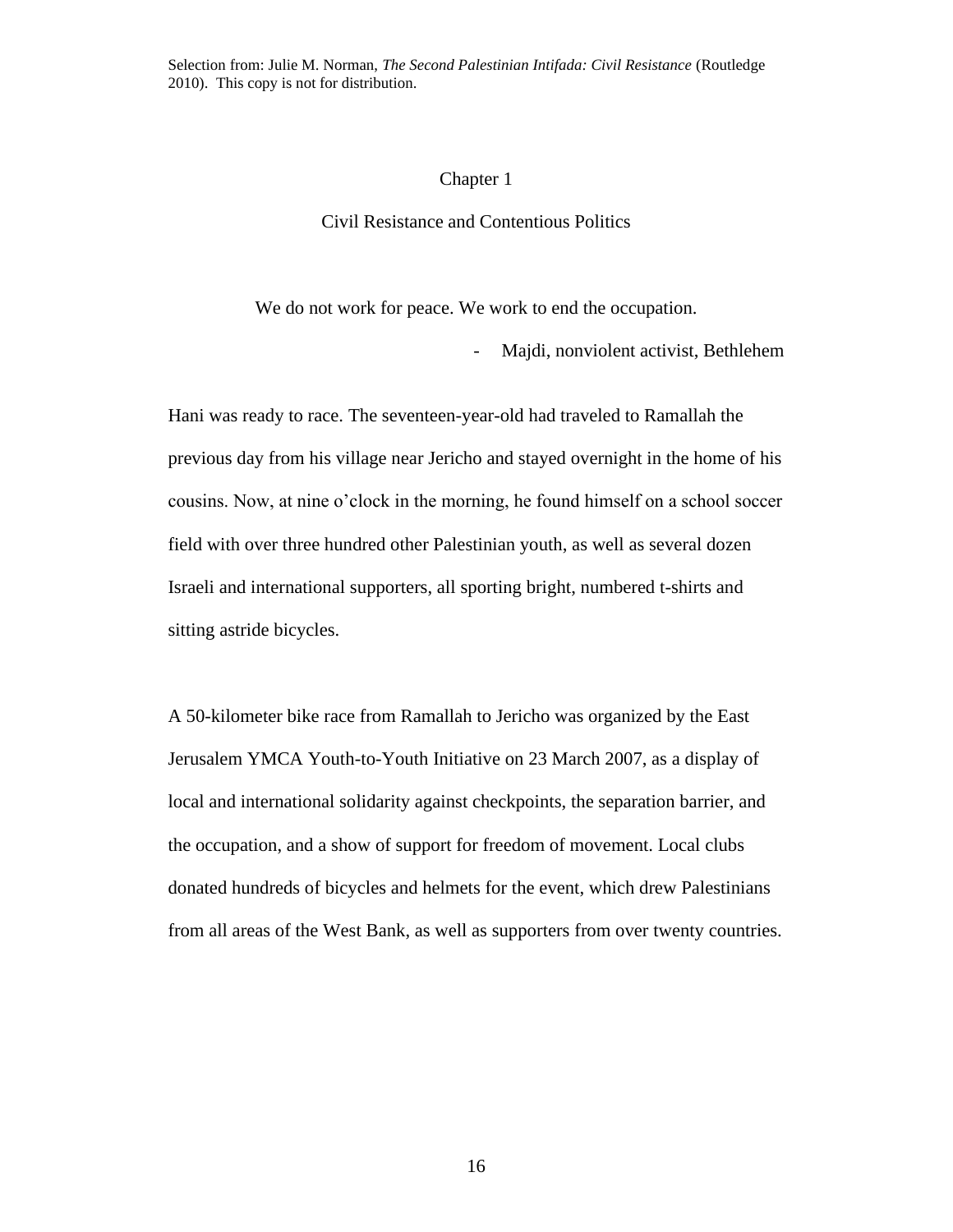The governor and mayor of Ramallah, and the PA Deputy Minister for Youth and Sport, opened the event with speeches expressing support for a just peace and freedom of movement in Palestine, and rejecting human rights violations. Then, following the remarks, the race was underway, with hundreds of bikes jostling down the bumpy Ramallah-Jerusalem Road. The route, planned entirely on Palestinian roads within the West Bank, would swing east before reaching the Qalandiya checkpoint, and continue through the Jordan Valley to Jericho.

I spoke with Hani about eight kilometers into the race, when the riders were stopped by Israeli soldiers at the Jabaa' checkpoint, one of 67 internal checkpoints regulating the movement of Palestinians within the West Bank. The participants dismounted from their bicycles, but remained at the checkpoint, while the organizers and international volunteers tried to negotiate with the soldiers to allow the riders to pass. Hani informed me that it seemed the soldiers were willing to let a small number of the riders pass, but the participants were determined to stay together. They maintained a sit-in at the checkpoint for nearly an hour, before finally turning back to Ramallah. "Of course I'm disappointed," Hani told me as he untied a small Palestinian flag from the back of his bike frame, "But maybe the race ending this way will draw attention to the movement restrictions we face everyday."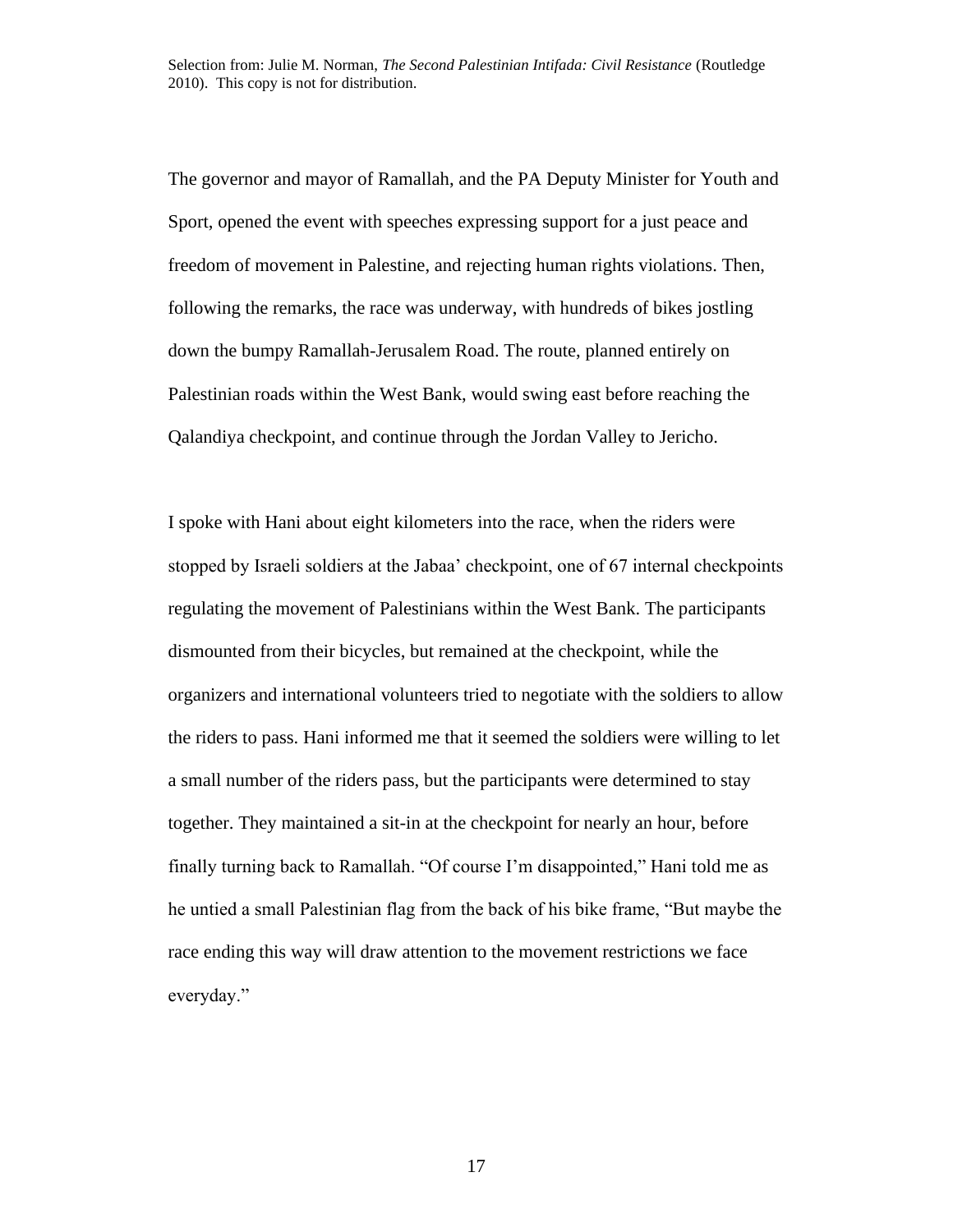Despite Hani's hopes, creative acts of resistance like the bike race were largely overlooked during the second intifada, in both the academic literature as well as the local and international media, overshadowed by incidents of armed struggle, such as suicide bombings and rocket attacks. However, episodes of unarmed resistance were taking place throughout East Jerusalem, the West Bank, and Gaza on a daily, sometimes in visible forms such as protests and demonstrations, and other times in more subtle forms everyday resistance and steadfastness. Episodes like the bike race thus inspired the research questions that guide the discussion in this book: What was really happening in Palestine in terms of unarmed struggle during the second intifada, what were the constraints that limited mobilization, and to what extent does a space exist for a widespread popular movement in Palestine today?

In this chapter, I define civil resistance, drawing from nonviolent action theory, and introduce my framework for analysis, drawing from social movement theory. I indicate that there were many nonviolent episodes during the second intifada, but I argue that a widespread nonviolent movement failed to emerge, not because of a lack of popular support for unarmed methods, as often assumed by activists and scholars alike, but rather because of constraints at the local, national, and international levels. I suggest that there is significant potential support for unarmed tactics, but actual mobilization depends largely on re-framing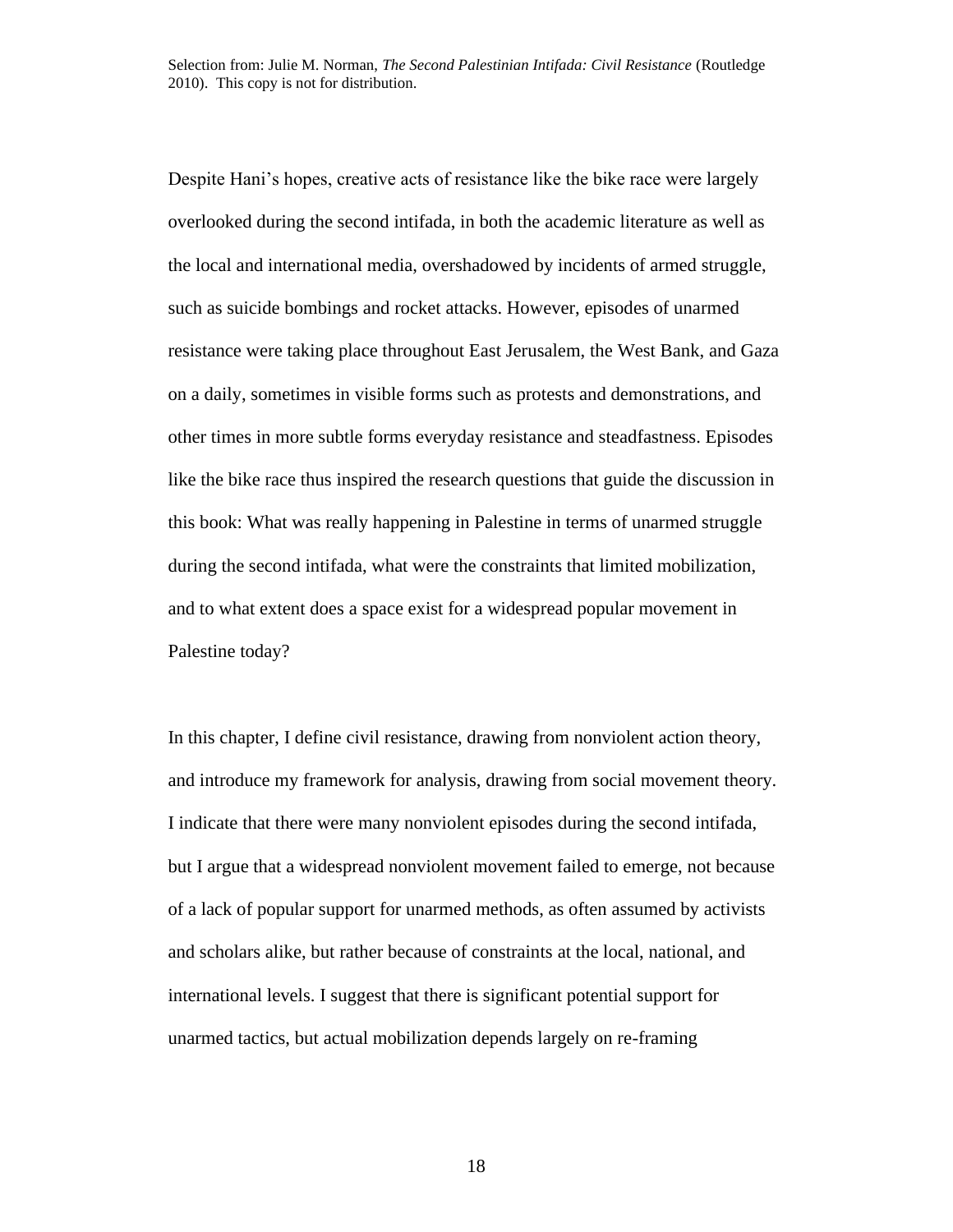nonviolence as strategic civil-based resistance, and re-claiming a space for such resistance in the current political context.

# CIVIL RESISTANCE

Although the term "nonviolence" has many meanings, the idea of strategic nonviolence, or nonviolent action, forms the foundation the kinds of civil resistance discussed in this book. According to Gene Sharp, strategic nonviolence is based on the idea that "the exercise of power depends on the consent of the ruled who, by withdrawing that consent, can control and even destroy the power of their opponent" (1973: 4). From this viewpoint, it is believed that "governments depend on people, that power is pluralistic, and that political power is fragile because it depends on many groups for reinforcement of its power sources" (8). Thus, people can transform situations of oppression by withdrawing their consent through refusal of cooperation, withholding of help, and persistence in disobedience and defiance (64).

Direct action refers to strategic nonviolent tactics that deliberately challenge the authority of the oppressor. Direct action is usually the most visible form of popular resistance and is the approach typically associated with civil resistance. Nonviolent direct actions can include acts of omission, when people refuse to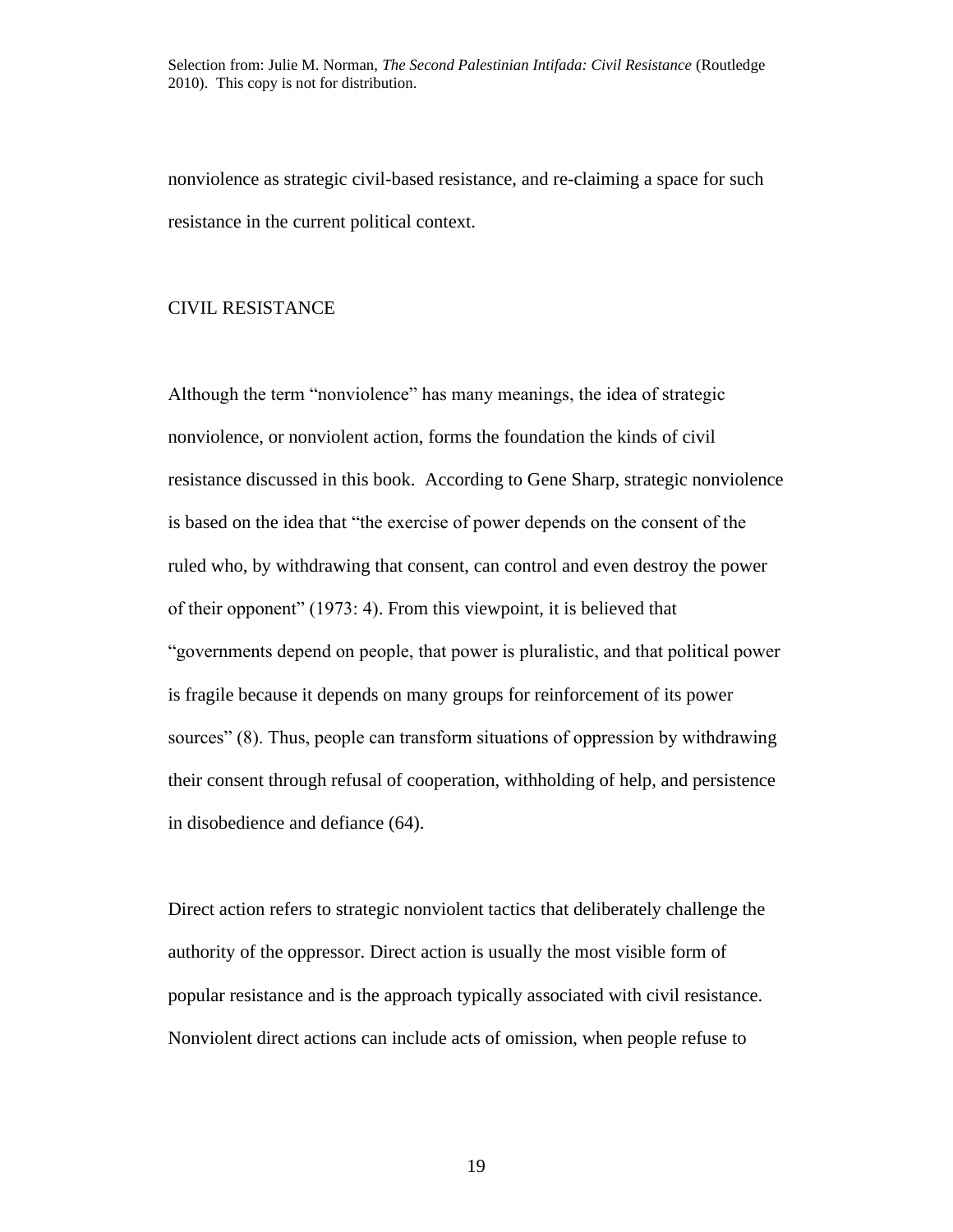perform acts that they are required to do by practice, custom, or law; acts of commission, when people perform acts that they are not usually expected or allowed to perform; or combinations of the two (Sharp 1973). Both acts of omission and acts of commission can be categorized in the areas of protest and persuasion, noncooperation, and intervention (Sharp 1973, Helvey 2004, Ackerman and Kruegler 1994).

#### Protest and Persuasion

Acts of protest and persuasion include public actions such as mass demonstrations, marches, and vigils; formal statements such as petitions, declarations, and public statements; symbolic acts such as displaying flags, colors, and symbols; and communicative acts such as hanging banners and posters, distributing newspapers and leaflets, and holding meetings and teach-ins. While often used strategically throughout nonviolent movements, acts of protest and persuasion usually emerge early in a struggle, and can function as tools for mobilization and consciousness-raising (Sharp 1973). The bike race provides an example of this type of tactic, in that it sought to mobilize local youth in protest of movement restrictions, while simultaneously raising awareness about freedom of movement violations in the hopes of persuading others to act on the issue.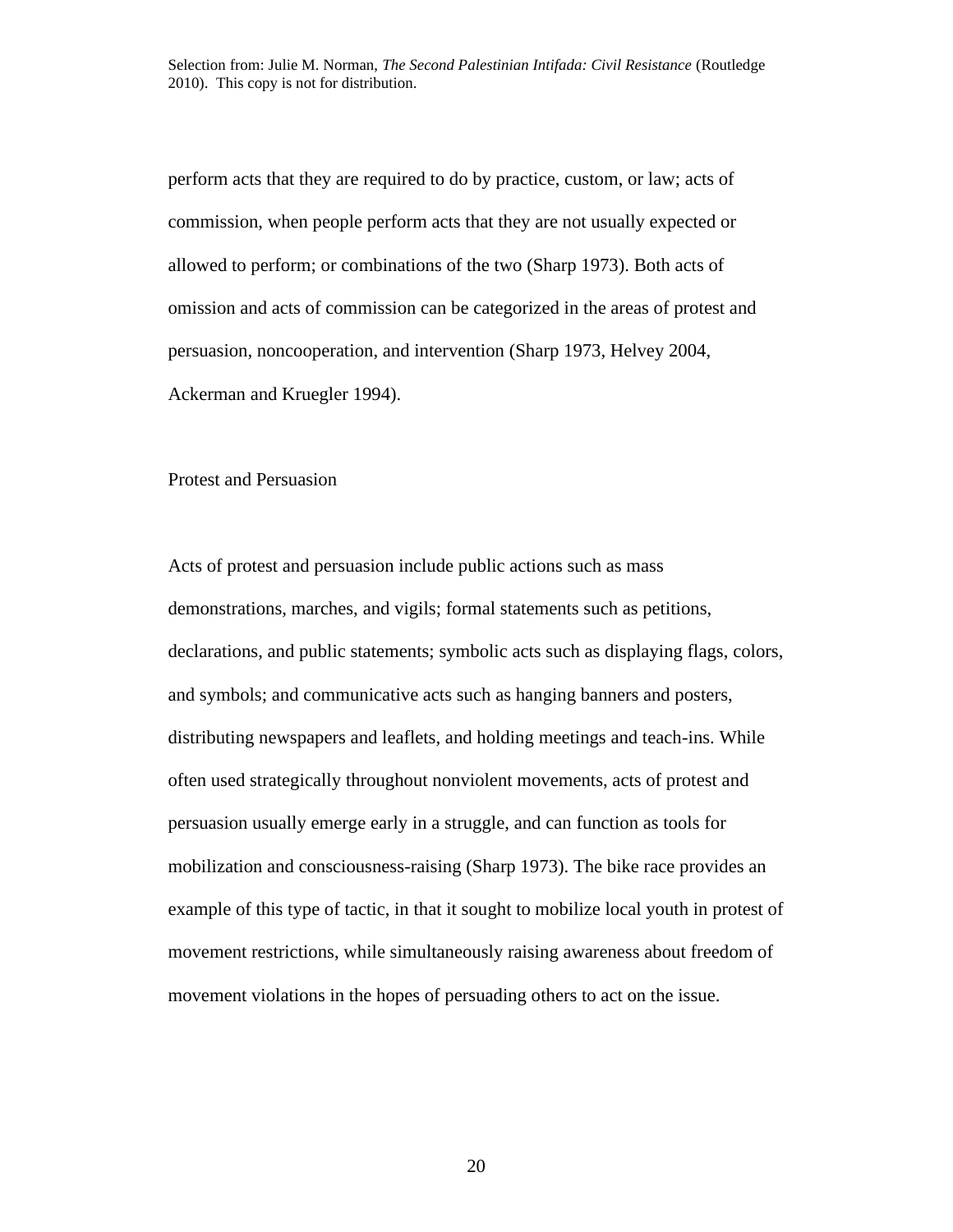Protest and persuasion techniques have several objectives. First, actions of this nature seek to provide a signal to oppressive forces that the participants seriously object to certain policies or acts. Moreover, these actions serve to show the wider oppressed population that the opposition movement is challenging the oppressor, thus encouraging others to critically analyze their situation and, ultimately, work for change. Finally, persuasive actions can raise consciousness about the situation outside of the region, thus calling attention to the situation and increasing international solidarity. In these ways, protest and persuasion tactics serve as challenges to the oppressor on the one hand, and as appeals for local participation and external support on the other hand. The bike race again provided an example of this type of action, in aiming for exposure, expression, and persuasion.

#### Noncooperation

Often considered the most powerful category of nonviolent tactics (Helvey 2004), noncooperation includes acts of social, political, and economic noncooperation. Social noncooperation includes acts such as shunning and ostracism, suspension or boycott of social events, and disobeying social norms, thus marginalizing the oppressive community. Acts of economic noncooperation, including boycotts, strikes, and nonpayment of taxes, aim to impair the means available to a government to provide goods and services to its supporters, thus decreasing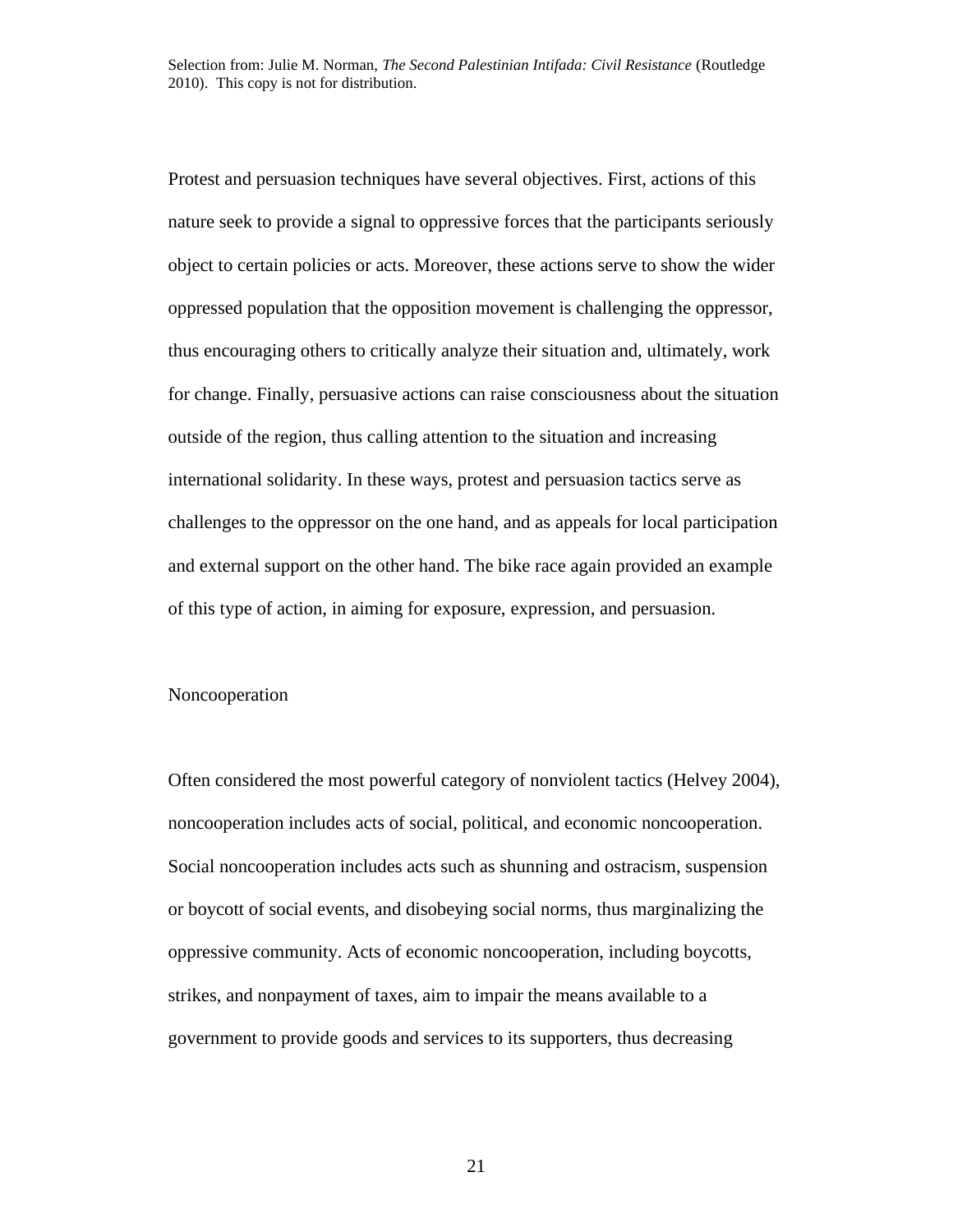supporter loyalty. In addition, reducing government means can ultimately hinder its ability to carry out oppressive policies. While nearly all nonviolent acts are political to a degree, acts of political noncooperation refer specifically to actions that aim to reject the authority of the occupying power, such as withdrawal of political support, boycott of government bodies, and refusal to recognize government institutions.

The objective of noncooperation is to make it difficult for the government to function by withdrawing the people's consent to the occupying power. While impairing the oppressor, noncooperation can also increase solidarity within the community and strengthen civil society (Helvey 2004). In the case of Palestine, acts of noncooperation such as strikes and boycotts did take place during the second intifada, however, because of the effective separation of the Israeli and Palestinian populations, these actions often went unnoticed in Israel. However, there were still numerous incidents of noncooperation, including many daily interactions between Palestinians and Israeli soldiers at checkpoints. In the bike race for example, the refusal of the bikers to turn around when instructed to do so reflected the spirit of noncooperation.

### Intervention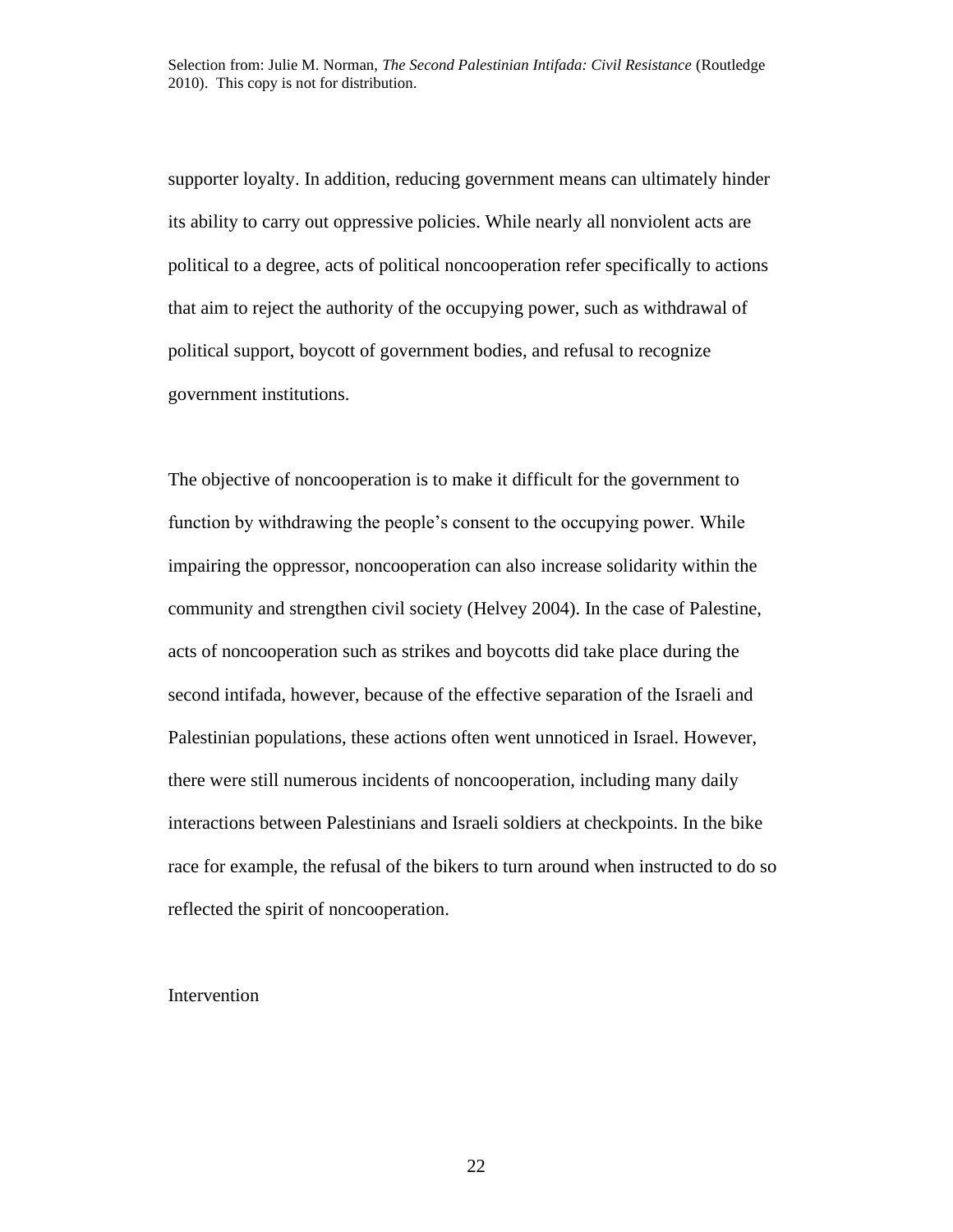Intervention refers to acts of civil disobedience, such as sit-ins, pray-ins, defiance of blockades, land seizure, and use of alternative social, economic, transportation, and communication systems (Sharp 1973). Interventionist tactics aim to disrupt established practices and policies with the aim of creating new relationships, institutions, and patterns of behavior (Helvey 2004). Because they are more confrontational, interventionist acts often put activists at greater risk for more severe repression than other actions, including detention, arrest, personal injury, and even death. However, because they are provocative, interventionist actions are sometimes more effective than other tactics in forcing attention on the issue.

Even when the oppressive power responds to interventionist tactics with violence, such harsh responses can bring about change by initiating political jiu-jitsu. According to Helvey, political jiu-jitsu occurs when "negative reactions to the opponents' violent repression against nonviolent resisters is turned to operate politically against the opponents, weakening their power position and strengthening that of the nonviolent resisters" (2004: 150). In this way, harsh responses by an occupying power to activist tactics can convince other bodies, such as international organizations, institutions, and states, to put pressure on the regime or lend support to the movement.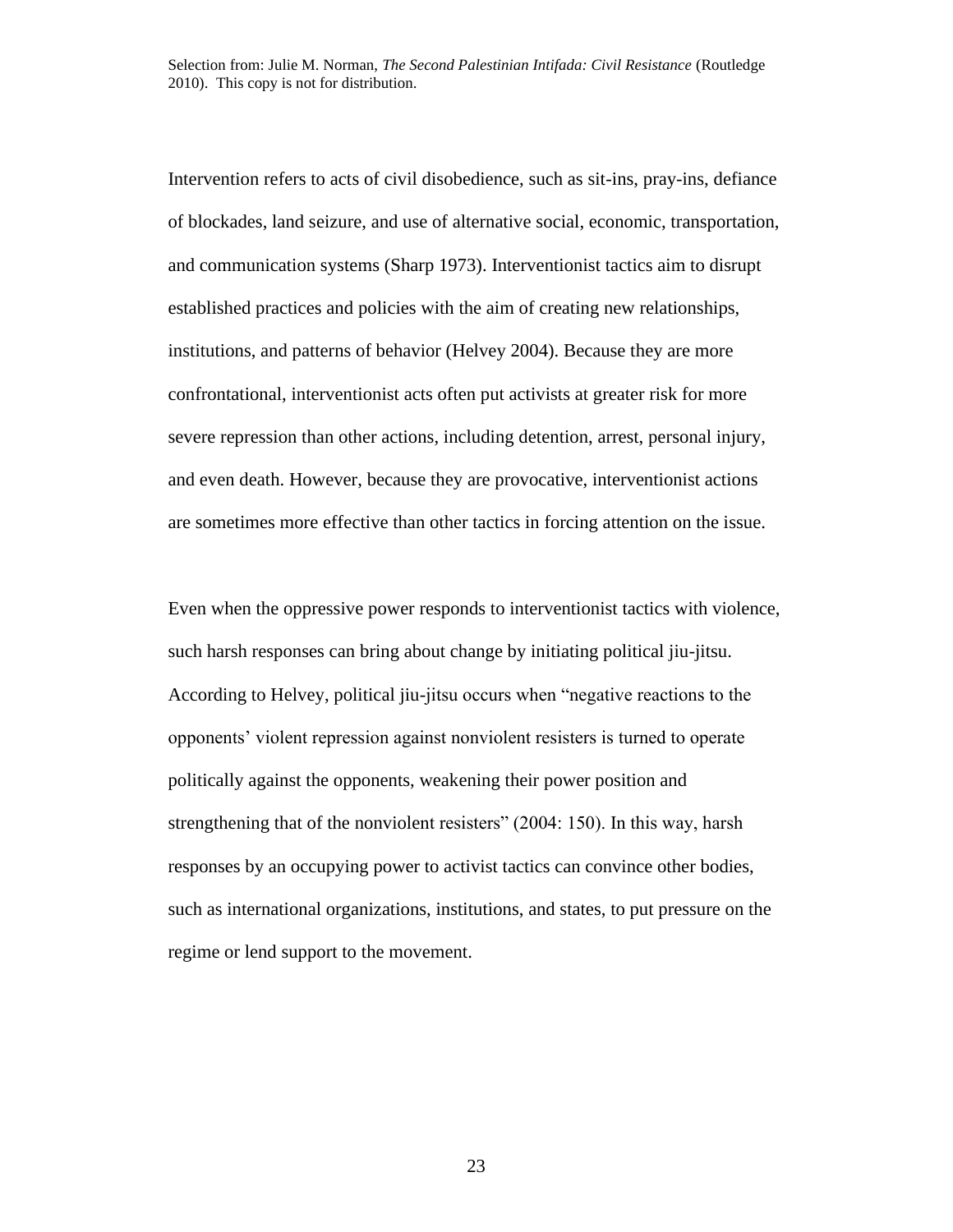In the case of the bike race for example, if the youth had collectively decided to defy the soldiers' orders and attempt to push through or around the checkpoint, this would have been an interventionist act of civil disobedience. The youth would almost certainly have been subject to arrests, tear gas, rubber bullets, and possibly live ammunition, thus, organizers of the event needed to decide if the risks to participants were worth the potential political gains. While in this instance, the organizers ultimately decided to obey the soldiers' orders, I witnessed numerous episodes when activists defied authorities by damaging separation barrier infrastructure, entering prohibited "security zones," and dismantling road blocks.

Acts of protest and persuasion (such as marches, demonstrations, and protests), noncooperation (such as boycotts and strikes), and direct intervention (including civil disobedience) characterize some of the most visible nonviolent tactics in Palestine and elsewhere. This book focuses primarily on mobilization related to these direct actions, but also explores indirect actions, including civil society initiatives and everyday acts of resistance, which characterized the broader sphere of nonviolence in Palestine in the second intifada.

Broadening the lens of nonviolence in this way offers both benefits and risks. On the one hand, this extension may be necessary to accommodate the range of actors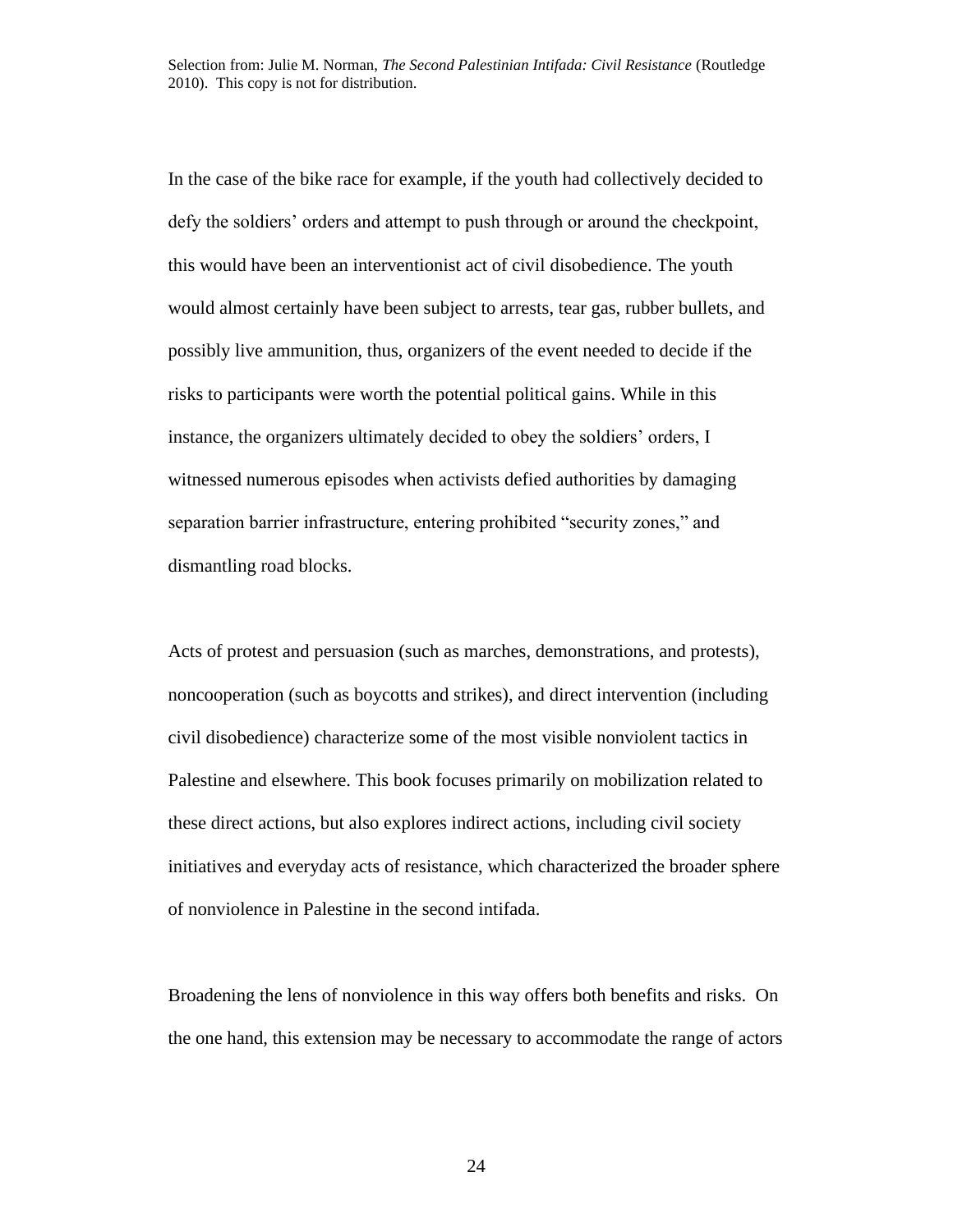and actions that contribute to activism in situations of protracted conflict, such as Palestine, in which the lines between activists and non-activists are not always clearly defined. From this perspective, resistance becomes a part of daily life, extending beyond activist networks and becoming incorporated into institutions such as non-governmental organizations (NGOs), schools, and media outlets. On the other hand, expanding the discussion of nonviolence in this way risks conceptual stretching, blurring the meaning of resistance not only for scholars, but also for activists attempting to mobilize others for strategic action. Thus, in this study, while I include both direct and indirect actions in my discussion, I distinguish between them in my analysis, exploring how indirect actions can both facilitate and constrain direct resistance.

Ultimately, the strategic nonviolence discussed in this book refers to action, in contrast to passivity or pacification, as sometimes implied by critics. Likewise, it is distinct from dialogue and conflict resolution, in that it actively confronts systems of direct violence and structural violence and seeks change, not accommodation. Finally, strategic nonviolence is different from forgiveness and reconciliation, which are processes of healing that, when possible, are generally more appropriate in post-conflict settings. Strategic nonviolence, or civil resistance, is ultimately a method of popular struggle and a mode of contentious politics.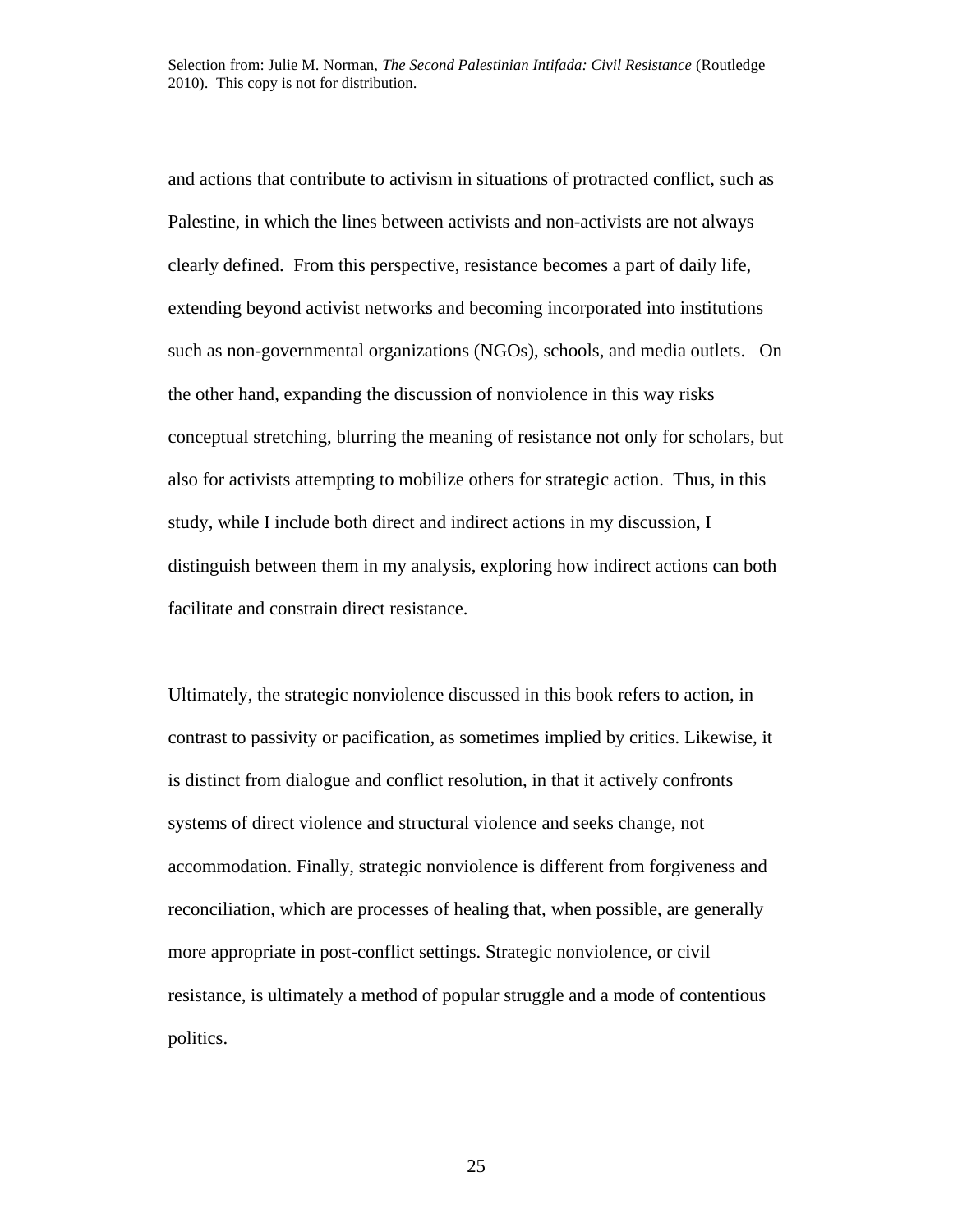## CIVIL RESISTANCE IN THE SECOND INTIFADA

Palestine presents a unique case in that the PA functions as a state-like institution, yet East Jerusalem, the West Bank, and Gaza remain occupied territories under Israel. This arrangement creates a double challenge for activists. First, it requires them to confront challenges from their own government while focusing the crux of their efforts on the occupying force. Second, the occupation status complicates Sharp's assumption that power depends on the consent of the ruled, and its corollary that withdrawal of consent can destroy the power of the oppressor. While this theory may pertain in internal situations, it is difficult to apply in situations of occupation, as even complete withdrawal of Palestinian consent does not undercut the power of the Israeli government if it still has the support of the Israeli constituency. Similarly, situations of occupation present activists with an even greater challenge than removing a dictator or political party from office, in that they must seek to change the relational structure between themselves and the occupier. They thus need to negotiate a space for resisting the occupying force while convincing the occupying state's people and leadership of the need for change.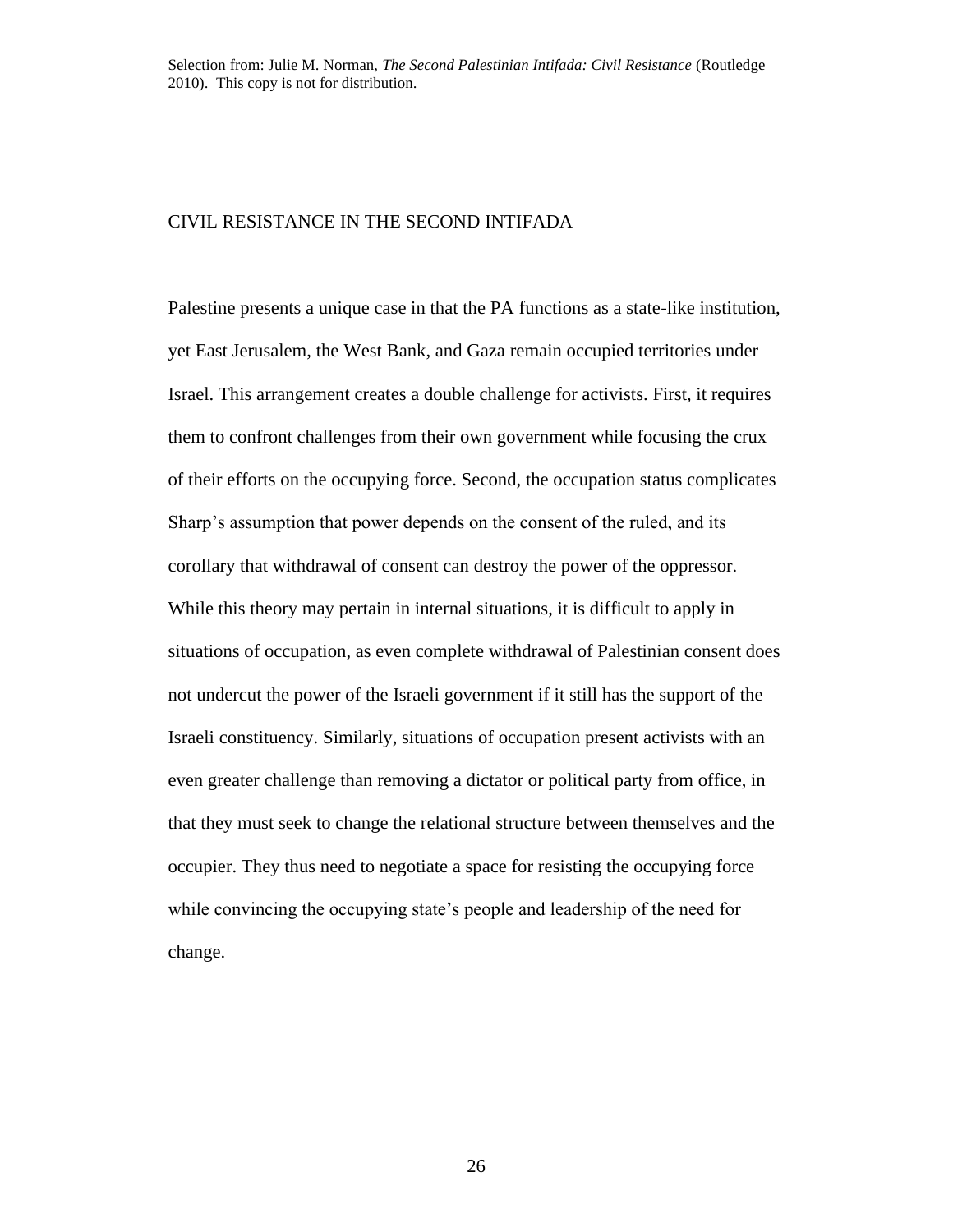Because the framework of power and consent is different in the Palestinian context, methods of nonviolent action also vary in strategic effect. Strategies such as protest and persuasion, noncooperation, and intervention are all difficult to employ in the Palestinian context in which the Israeli and Palestinian societies function separately. This has especially become the case since the construction of the separation barrier, which has further limited contact points between Palestinians and Israelis. As a result, protests and demonstrations within Palestine are rarely noticed in Israel, Palestinian strikes affect only Palestinians, and few opportunities exist for public civil disobedience. The bike race for example took place within the West Bank on Palestinian roads; thus, even the sit-in at the internal checkpoint was only witnessed by other Palestinian travelers. Thus, Palestinians have had to develop other creative nonviolent strategies to influence the Israeli public and government, and have shifted much of their activism to target the international community rather than Israeli society.

The direct action campaigns that did take place in the West Bank emerged largely in response to the construction of the separation barrier, which divides many rural communities from their farmland and water sources. Though most actions focused on "stopping the wall," the village campaigns became a nexus of resistance to the occupation itself. The majority of village-based direct action campaigns were coordinated by local popular committees, consisting of individual volunteers from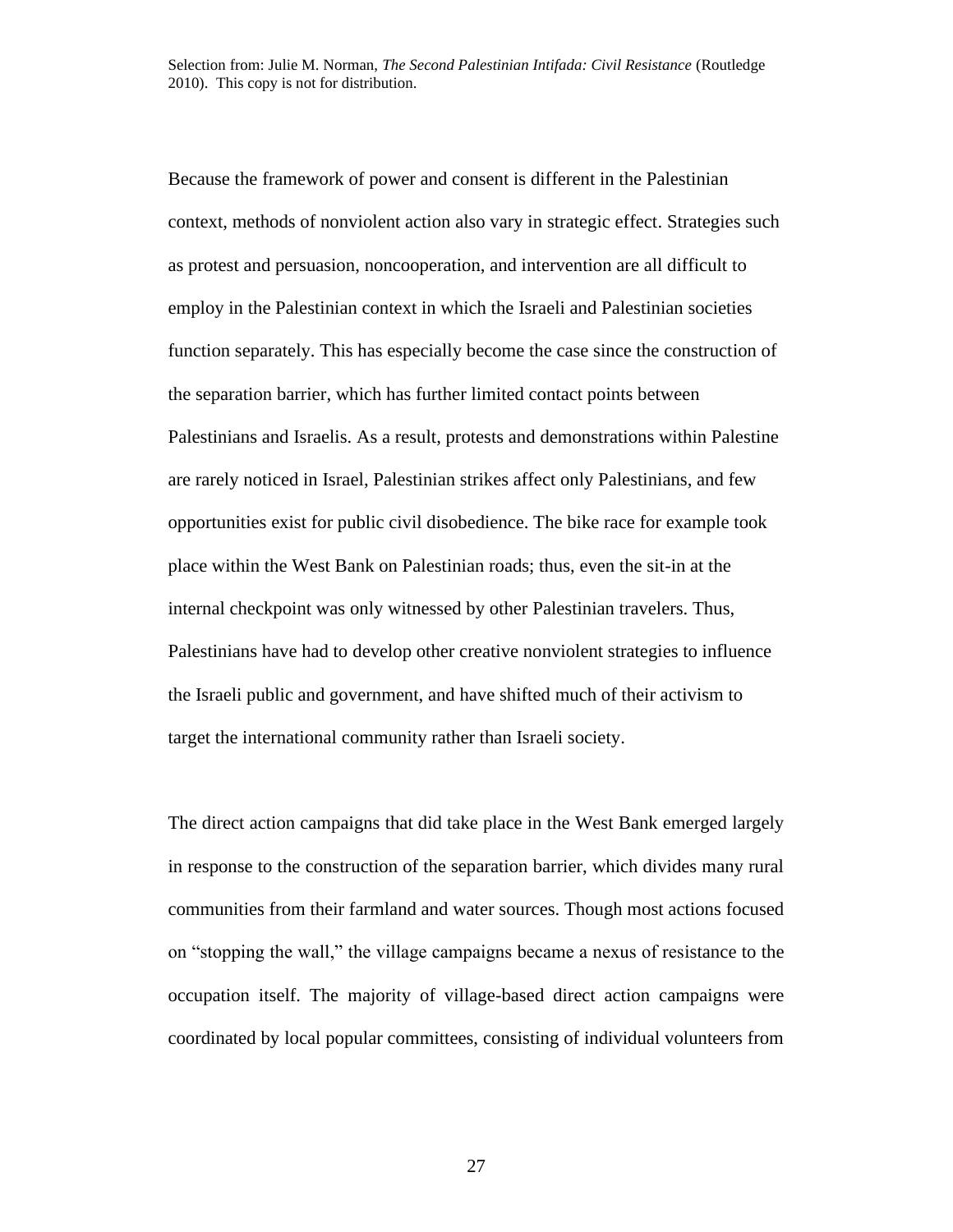local communities who led demonstrations, mobilized villagers, organized boycotts, and often maintained communications with other committees, media outlets, and solidarity groups.

Many local campaigns were directly or indirectly supported by civil society organizations, which helped local communities initiate legal cases, facilitated research and documentation, and organized trainings, conferences, and workshops to disseminate nonviolent strategies. Other NGOs and community-based organizations (CBOs) encouraged international outreach and solidarity, especially in the form of boycott, divestment, and sanctions (BDS) campaigns, and coordinated alternative tourism and encounter programs to increase international awareness of the occupation. Other civil society groups used independent media to raise awareness about the occupation in general and the unarmed struggle in particular, both regionally and internationally. Finally, countless Palestinians participated in everyday acts of resistance, specifically remaining on their land in spite of encroaching settlements and construction of the separation barrier, in the spirit of *sumoud*.

#### A SOCIAL MOVEMENTS APPROACH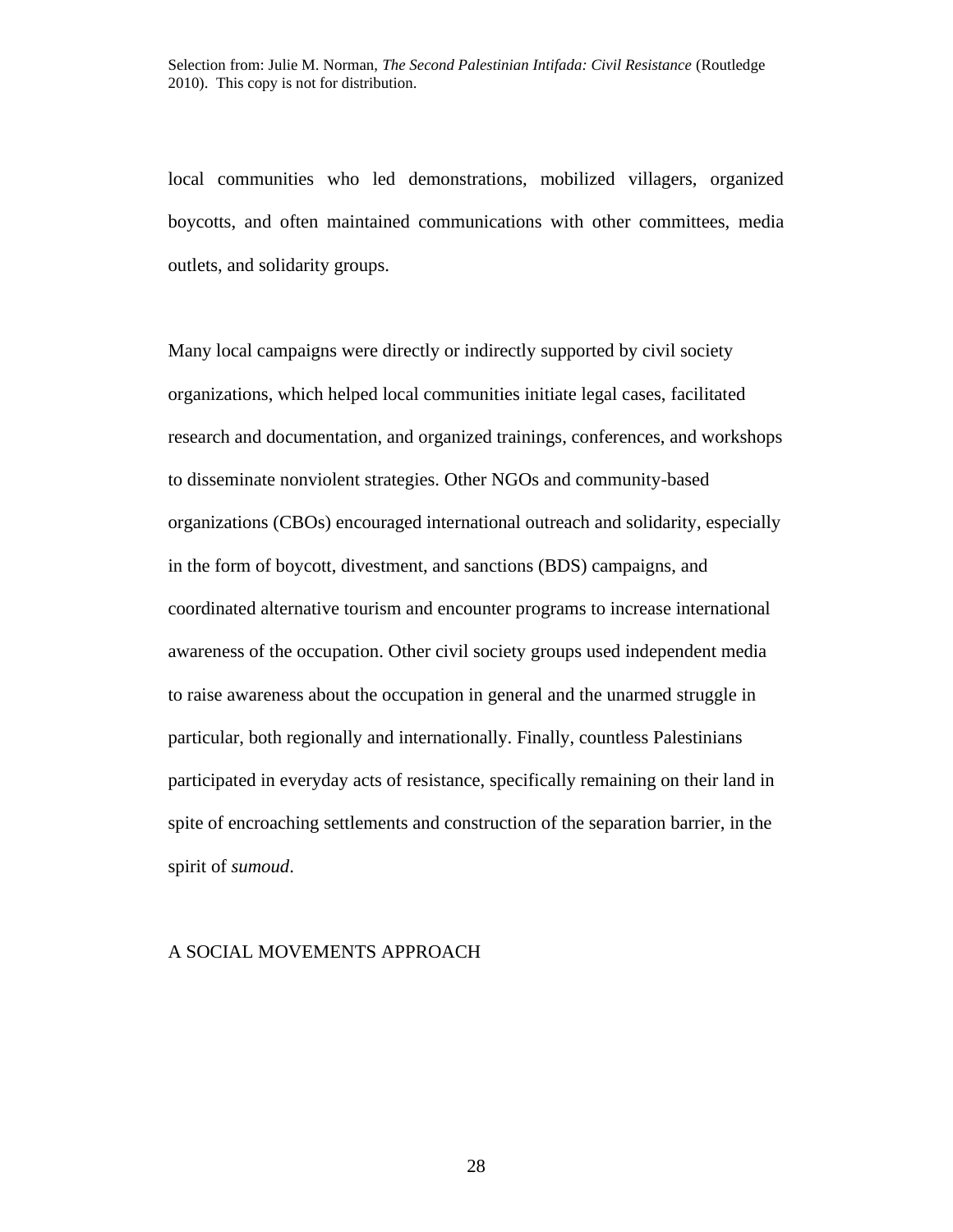In terms of both direct and indirect actions, popular struggle was not absent during the second intifada. However, civil resistance was episodic at best, with participation limited, never garnering the mass mobilization necessary to constitute a cohesive movement. Activists and scholars alike often assume that there is a lack of public support for unarmed resistance in Palestine. This book challenges that assumption by demonstrating that that there is in fact significant support for strategic nonviolent methods as part of a larger toolbox of activism. The fragmentation of the movement is thus better explained by constraints at the local, national, and global levels. A social movements, or contentious politics, approach offers a theoretical framework for examining these levels in terms of movement coordination, political constraints, and movement framings (Tarrow 1998; McAdam, McCarthy, and Zald 1996).

## Local Level: Resource Mobilization

Palestinians found (or indeed, created) opportunities for resistance throughout the second intifada. However, activists lacked the sufficient organization necessary for translating local actions and campaigns into a viable *movement*. Challenges to effective resource coordination were evident both within and between political parties, NGOs, and grassroots networks, specifically in terms of agreeing on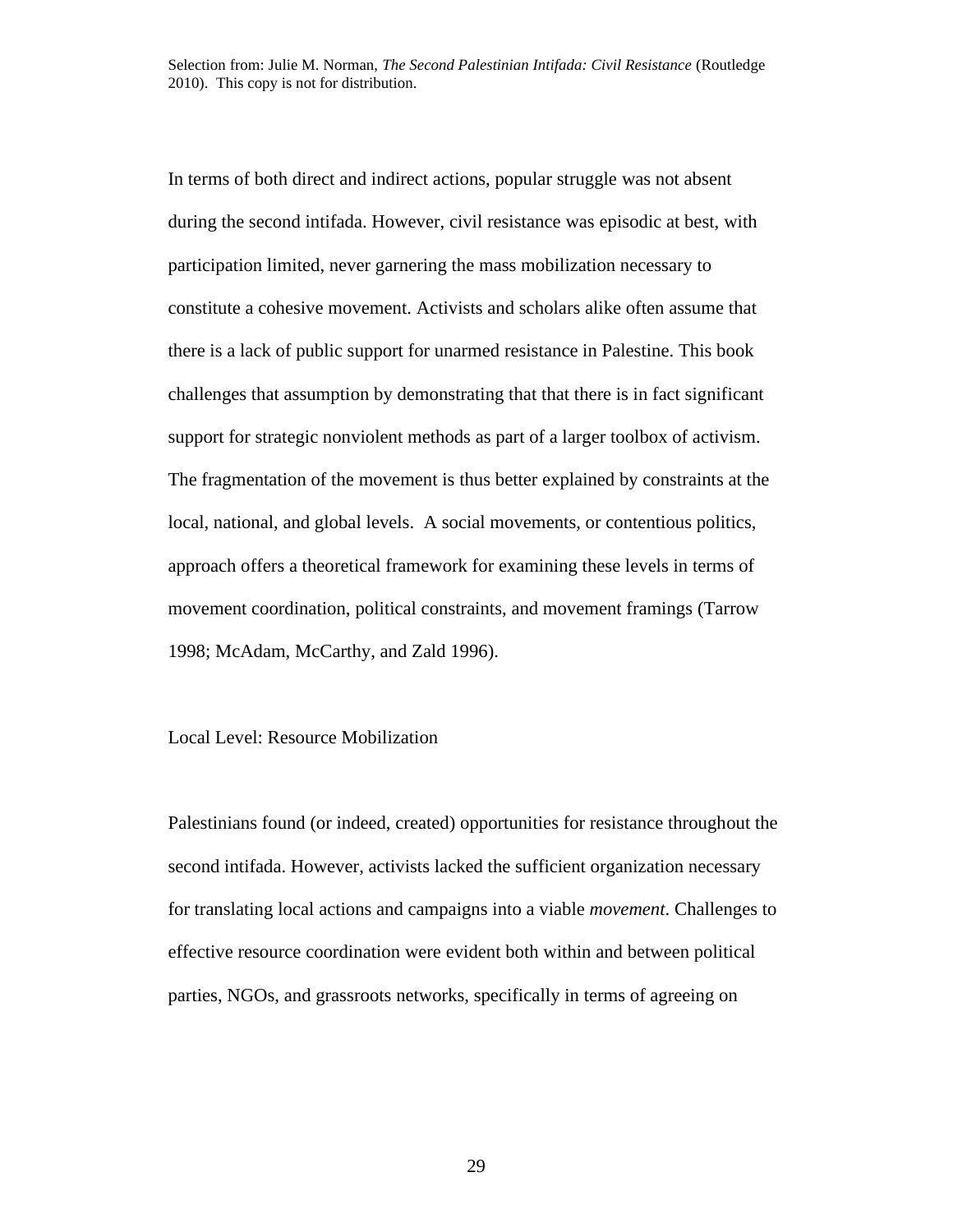common goals and utilizing strategic tactics, thus inhibiting widespread mobilization.

How do social movements actually form and function? According to some scholars, a movement's relative success or failure depends largely on the efficiency of its mobilizing structures, the "collective vehicles, informal as well as formal, through which people mobilize and engage in collective action" (McAdam, McCarthy, and Zald 1996: 3). This dimension of analysis includes resource mobilization theory, which examines mobilization in the context of professional social movement organizations (SMOs) (McCarthy and Zald 1973, 1977); and the political process model, which examines the role of informal, grassroots institutions as mobilizing entities.

The mobilizing structures approach is particularly relevant to this research for its focus on movement goals, which, in contrast to the first intifada, Palestinian activists failed to collectively articulate; attention to effects of extremists, which is significant in Palestinian resistance in terms of the role of armed groups; and perhaps most importantly, analysis of tactics. The distinction between the SMO focus of the resource-mobilization model and the grassroots focus of the political process model also allow for analysis of both the complementary and competitive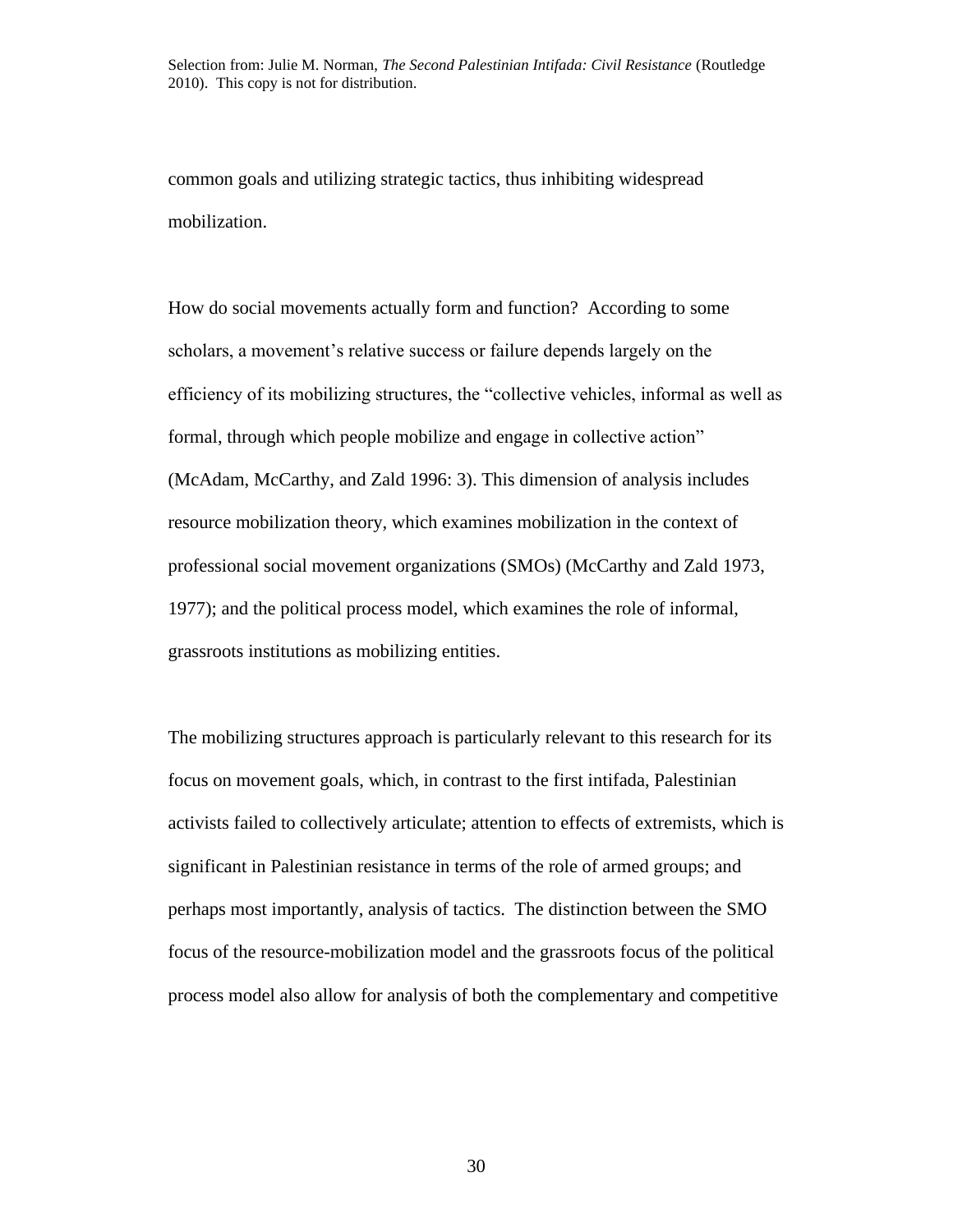efforts of mid-level NGOs and grassroots-level community-based organizations (CBOs) in Palestine.

In Palestine, resource mobilization during the second intifada faced particular challenges at the political level. Palestinian political parties had proved ineffective in mobilizing for popular resistance in the post-Oslo period (1993-1999), in sharp contrast to the first intifada, in which political movements consistently mobilized members for participation in the struggle. This was largely due to the institutionalization of the major parties under Oslo, which necessitated the transformation of former "movements" under the Palestinian Liberation Organization (PLO) into more conventional parties under the Palestinian Authority (PA). This change was especially evident on university campuses, where the organizing workshops and political theory teach-ins that used to be coordinated by the political movements were phased out following the first intifada.

The failure of Fateh to serve as a leader of resistance, combined with the internal corruption of the PA in the late 1990s and its inability to provide social services, created a space for the rising influence of Hamas, which had several implications for popular resistance. First, it shifted the focus of the popular struggle from strategic nonviolence, as employed during the first intifada, to armed resistance,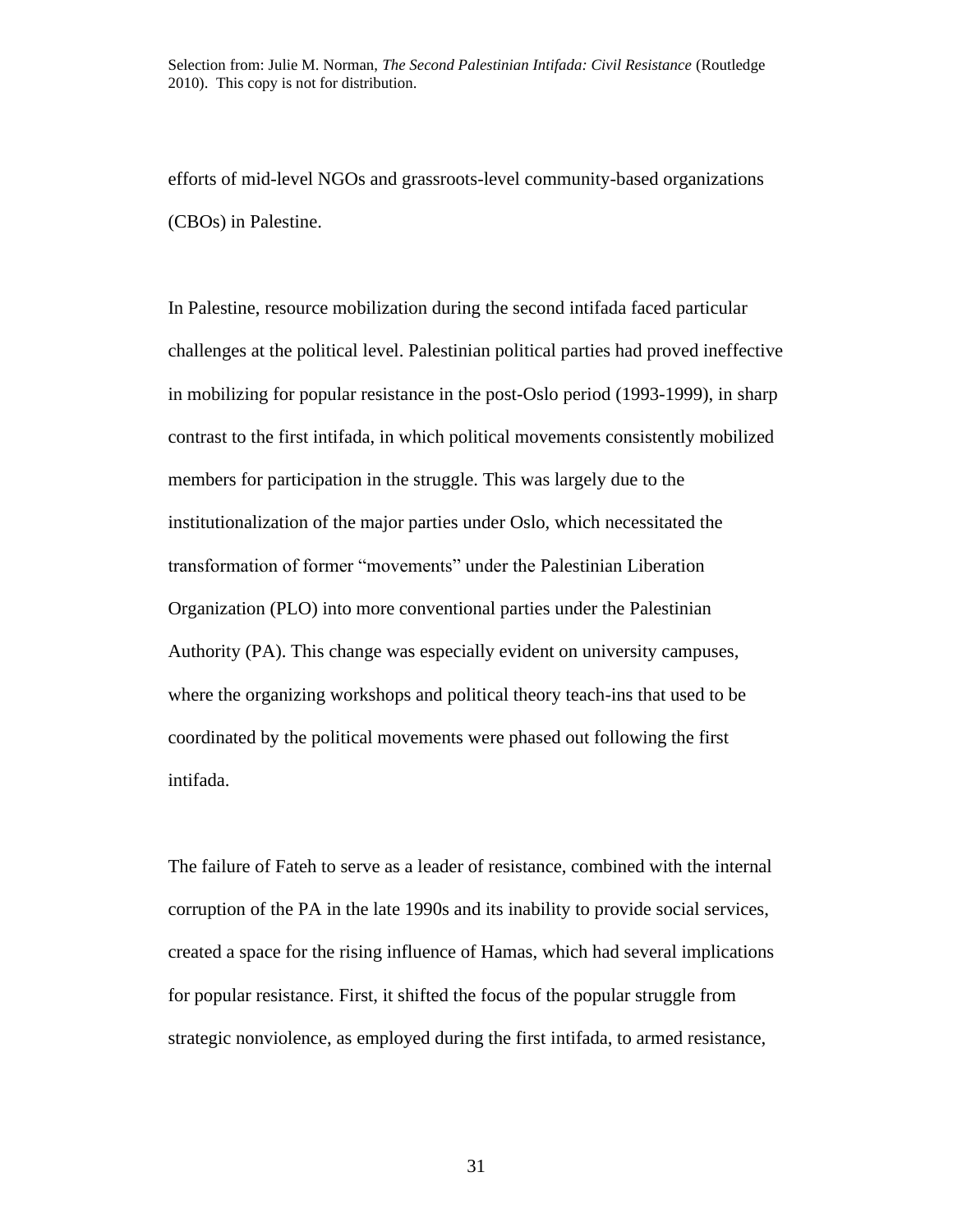thus militarizing the struggle and, in doing so, limiting opportunities for popular participation. Second, rising tensions between Hamas and Fateh fractured resistance against the occupation, as the parties either organized their own separate actions against the occupation, or prioritized their mobilization regarding the internal struggle over resisting the occupation.

The institutionalization of political parties was not the only organizational factor fragmenting mobilization for civil resistance. At the civil society level, many NGOs were seen as co-opting nonviolence during the post-Oslo period, leading to the professionalization of activism. For many, the shift to NGO-based "activism" depleted the voluntary spirit of nonviolence, rendering it a business rather than resistance. Furthermore, the proliferation of NGOs created a marketplace of sorts for nonviolence, with organizations competing for funding and becoming increasingly influenced by donor-driven agendas. This phenomenon created challenges in mobilizing for nonviolent resistance specifically, as NGOs during the post-Oslo period frequently adopted interpretations of nonviolence as peacebuilding or dialogue, in accordance with donor definitions.

Organizational structures at both the formal and informal levels thus faced challenges in effectively mobilizing for widespread participation. While some popular committees and CBOs had success at the local level, mass mobilization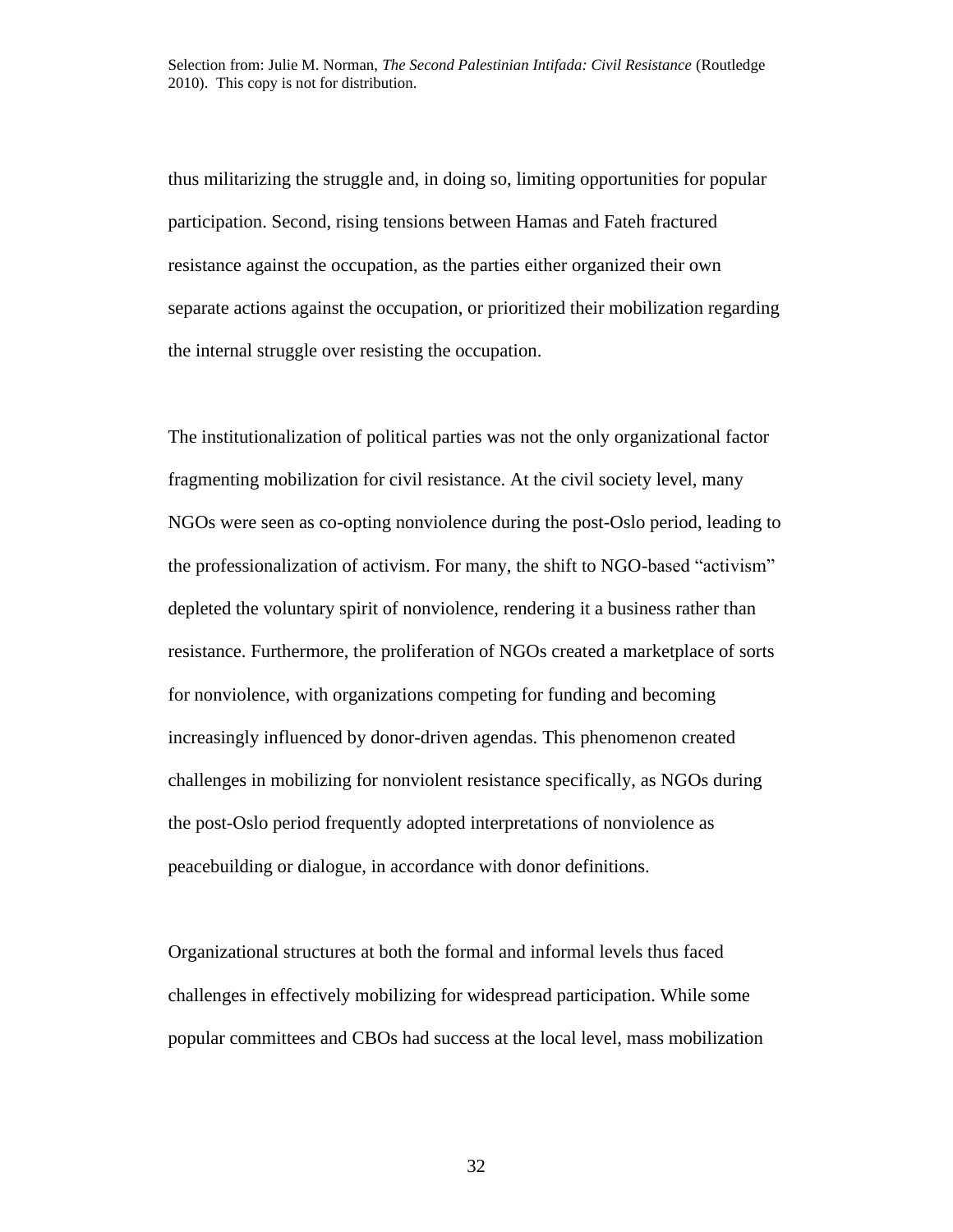remained limited largely due to shortcomings in various mobilizing structures, including political parties, NGOs, and grassroots networks.

National Level(s): Political Constraints

Shortcomings at the movement level were further exacerbated by political constraints stemming from Israel, the PA, and the structural dynamic between the two. According to social movement theory, political opportunities refer to the "changes in the institutional structure or informal power relations of a given national political system" (McAdam, McCarthy, and Zald 1996, 3), which either create opportunities that "encourage people to engage in contentious politics" (Tarrow 1998, 20), or create constraints that discourage contention. This structural approach focuses primarily on the emergence of social movements, guided by the idea that movements "are shaped by the broader set of political constraints and opportunities unique to the national context in which they are embedded" (McAdam, McCarthy, and Zald 1996, 3). Political opportunities and constraints might include dynamic factors such as the level of political access, shifting alignments, united/divided elites, influential allies, and the degree of repression/facilitation;<sup>i</sup> while stable aspects might include the level of state strength and prevailing modes of systematic repression (Tarrow 1998).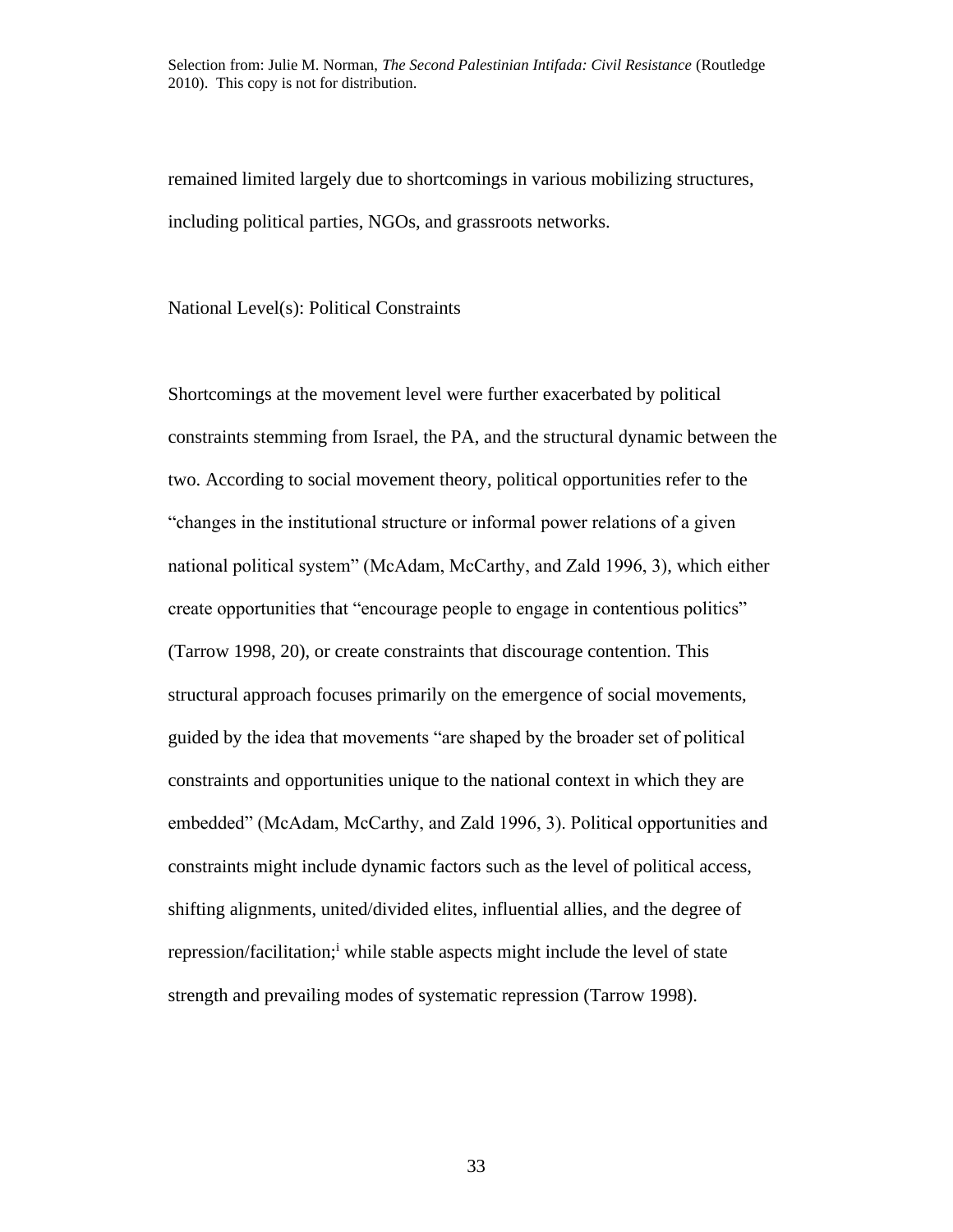In the case of Palestine, Israel's state strength, support from the United States, and tradition of suppressing resistance represented constraints to contention, in combination with the problematic PA structure and divisions among Palestinian elites. Israeli policies of separation, visibly manifest in the separation barrier, limited contact points between Israeli and Palestinian societies, restricting opportunities for direct actions to checkpoints and wall construction zones, limiting Palestinian interactions with Israelis to soldiers and settlers, and preventing opportunities to engage directly with mainstream Israelis. For these reasons, attempts at demonstrations, strikes, and boycotts went largely unheeded in Israel, thus prompting a shift to more symbolic, advocacy-based actions and reliance on media coverage to appeal to the international community for solidarity.

Likewise, Israeli measures restricting freedom of movement within the West Bank, including checkpoints, roadblocks, and the separation barrier, further fragmented Palestinian resistance by localizing actions, and making large-scale events and campaigns difficult to organize and implement. In addition, Israel's use of military violence in response to unarmed actions, as well as frequent arrests of activists and their families, further hindered participation.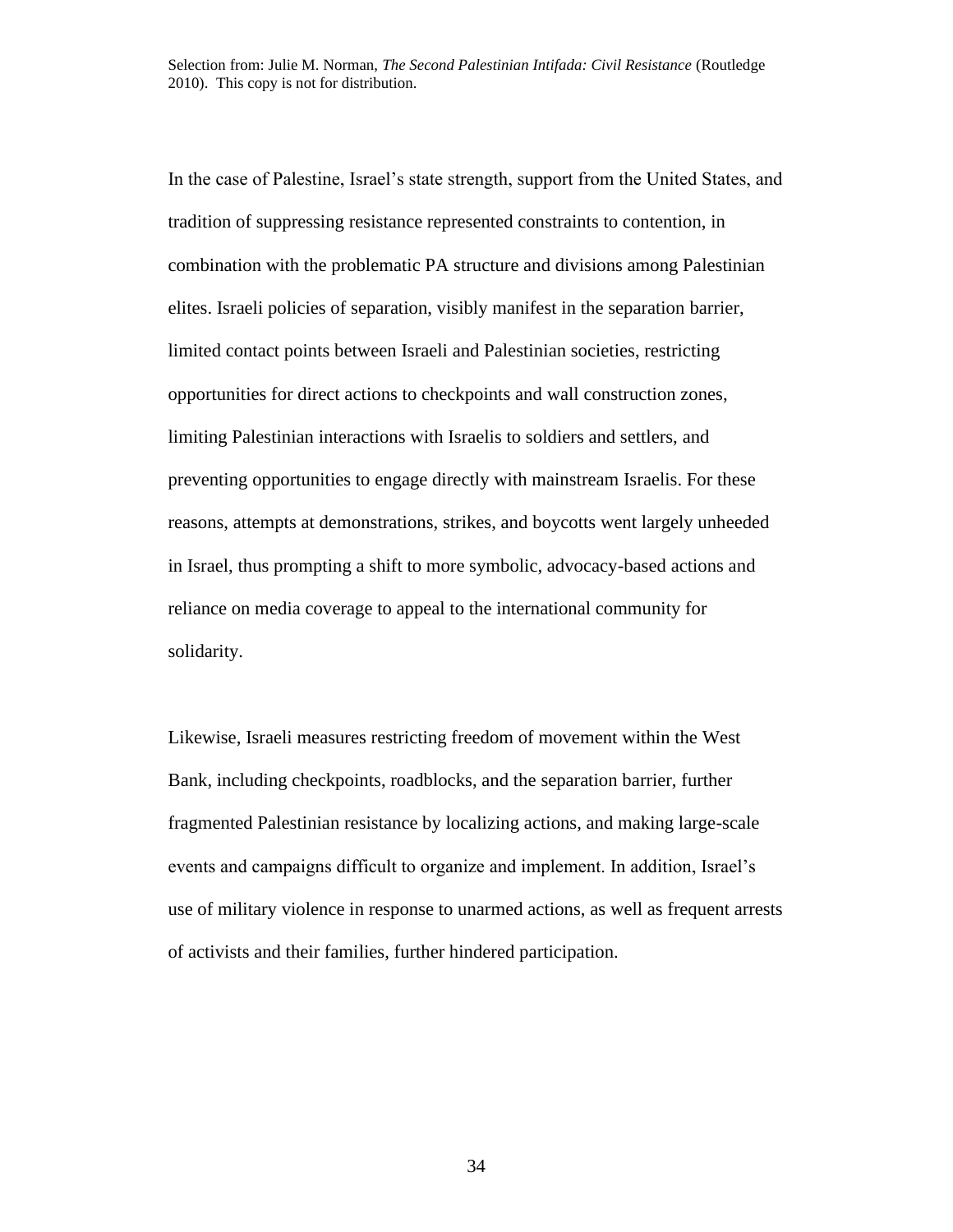Political constraints also emerged within Palestine from the PA during the post-Oslo period. In the years following Oslo, Arafat marginalized the activistintellectuals who were leaders during the first intifada by replacing them with new institutions led by individuals loyal to him, and hindering these activists' organizations by attempting to supplant their services, influencing their agendas, and ultimately, repressing popular resistance. This apparent clamp on activists was largely due to the fact that both nonviolent leaders and militant groups posed threats to Arafat's authority; however, it was also due to the nature of the Oslo agreement itself, which tasked Arafat personally with maintaining security in the West Bank and Gaza. Meanwhile, the "semi-autonomous" structure of the PA under Oslo made Palestinian institutions increasingly dependent on Israel, politically and economically. Thus, rather than functioning as a site of Palestinian leadership, the PA came to be perceived as an ineffective bureaucracy at best, and a puppet of Israel and the West at worst. Indeed, the PA was not only seen as being under the thumb of Israel, but of the broader international community, either through direct political pressure from the US and the Quartet, or through indirect economic pressure from donor governments and agencies promoting the Oslo "peace process."

Palestinian activists thus faced considerable political constraints in mobilizing for popular resistance, in terms of repression from both the Israeli government and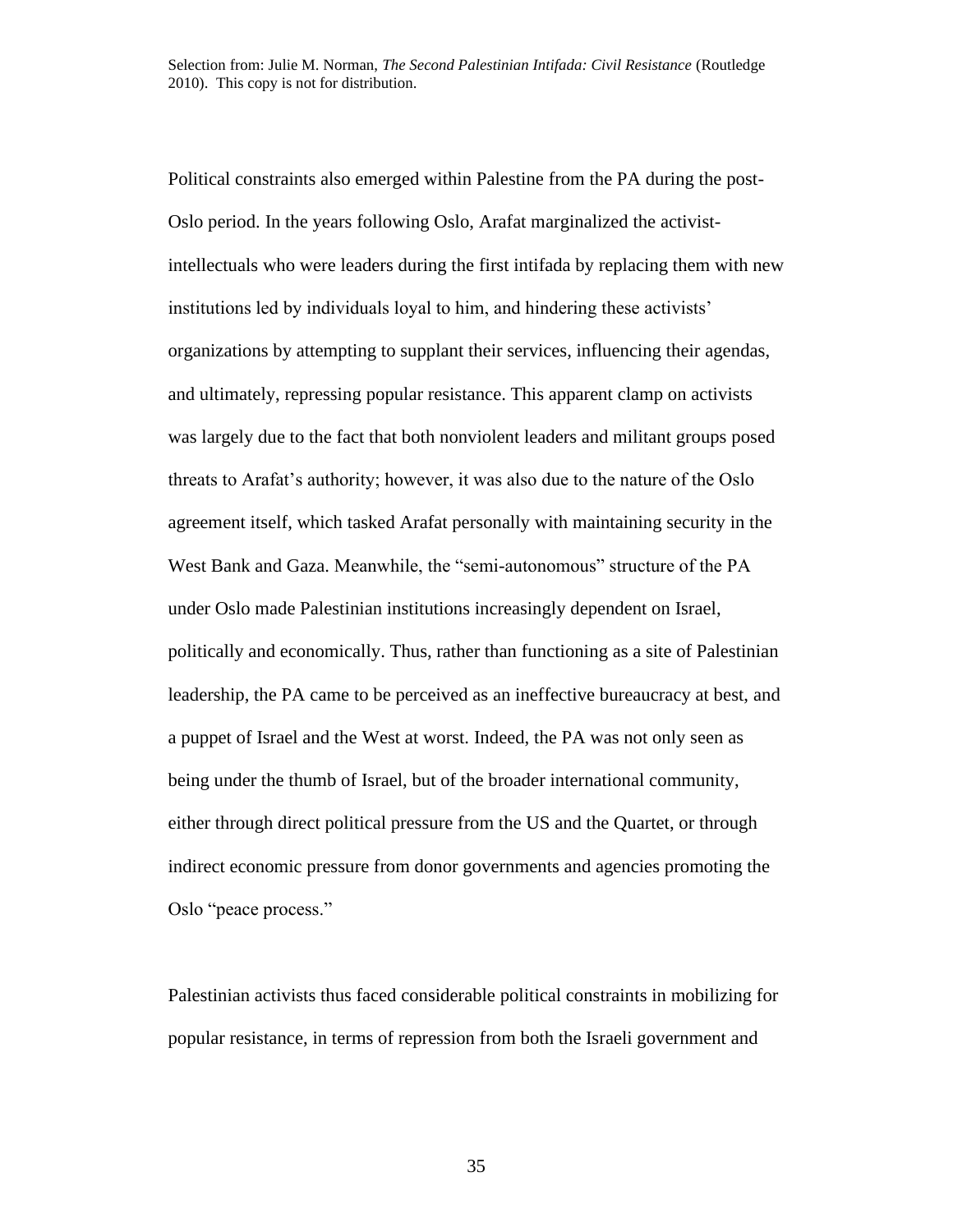the PA. In this way, the political structure established under the Oslo Accords resulted in the development of two polities that generated constraints to Palestinian resistance.

International Level: Movement Frames

While political opportunities and mobilizing structures identify some factors for potential collective action, they overlook the salience of ideas, meaning, and identity in individual and collective decisions to resist. As McAdam, McCarthy, and Zald summarize, "people need to feel both aggrieved about some aspect of their lives and optimistic that, acting collectively, they can redress the problem" (1996: 5). The presence or absence of those perceptions is informed by the social construction of movements, or framings, which link the individual to the structural, and build a bridge between movement emergence and dynamics.

In most social movement theory, movement framings refer to the packaging of the *issue* for mobilization. In the case of Palestine however, I extend the framing theory to examine the packaging of *tactics*, specifically nonviolence. Indeed, most Palestinians identify strongly with the issue of resisting the occupation, but do not necessarily identify with the concept of nonviolence as a useful tactic. I attributed this phenomenon largely to western framings of nonviolence during the Oslo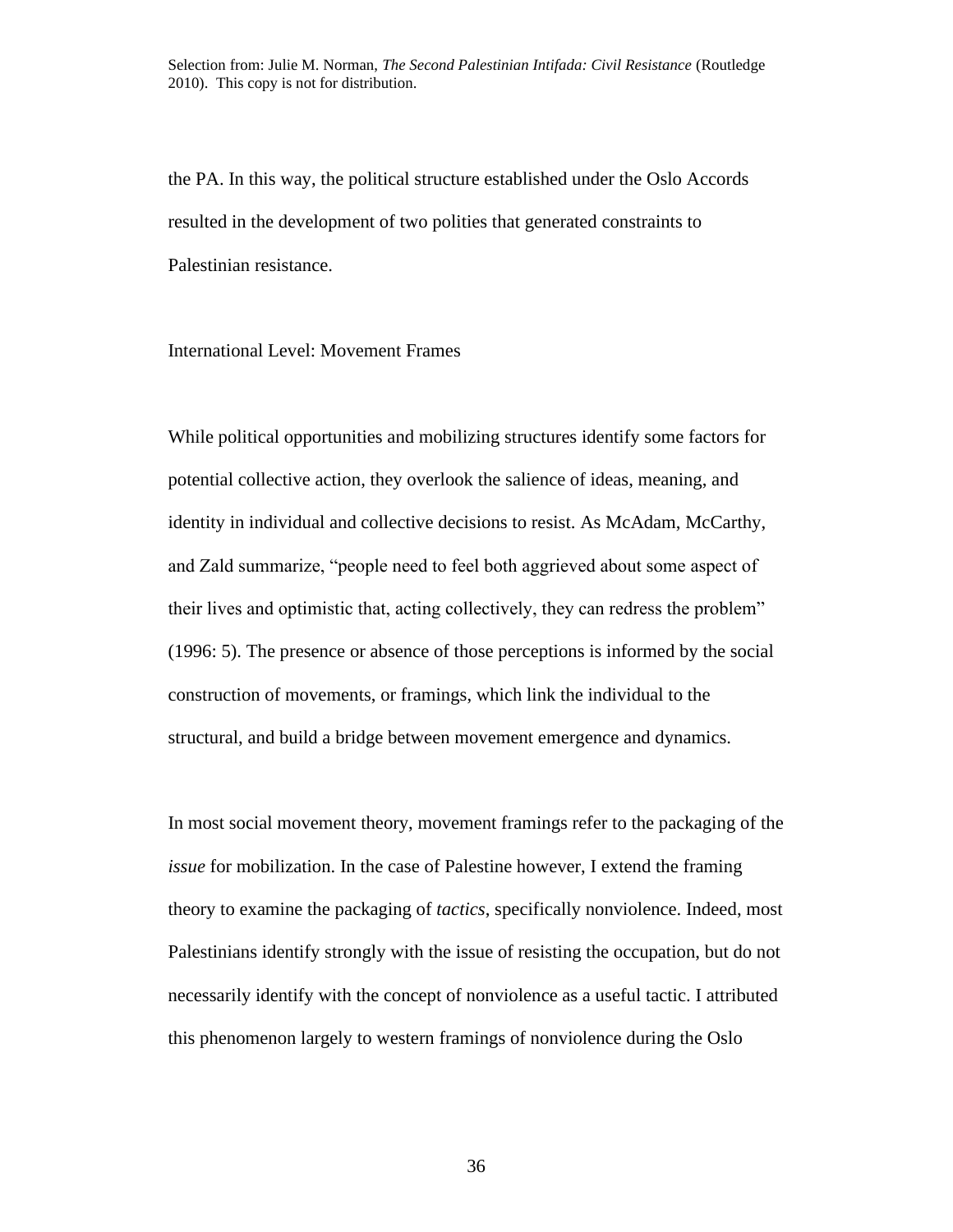period, which shifted the meaning of nonviolence from resistance to pacification, especially for youth.

Indeed, many second-intifada youth were experienced "nonviolence" as a euphemism for normalization, as propagated during the Oslo period. In particular, the international community's support for dialogue initiatives in the 1990s created a discourse that linked nonviolence with notions of peace, coexistence, dialogue, toleration, forgiveness, and reconciliation. While these concepts may complement a principled approach to nonviolence, they were distinct from the pragmatic nonviolent resistance practiced by Palestinians in the first intifada. In this way, the concept of nonviolence was reframed under Oslo from one of struggle and resistance to one of accommodation and coexistence. As a result, post-Oslo youth tended to distance themselves from civil resistance in framed in the context of nonviolence.

Mobilization for civil resistance in the second intifada was limited by demobilizing organizations, political constraints, and ineffective framings of "nonviolence" under Oslo. However, potential mobilization for unarmed resistance remains high, indicating that a space does exist for a more unified, widespread popular movement.<sup>ii</sup> Although many divisive factors remain, there is public support for civil resistance, and, perhaps more importantly, popular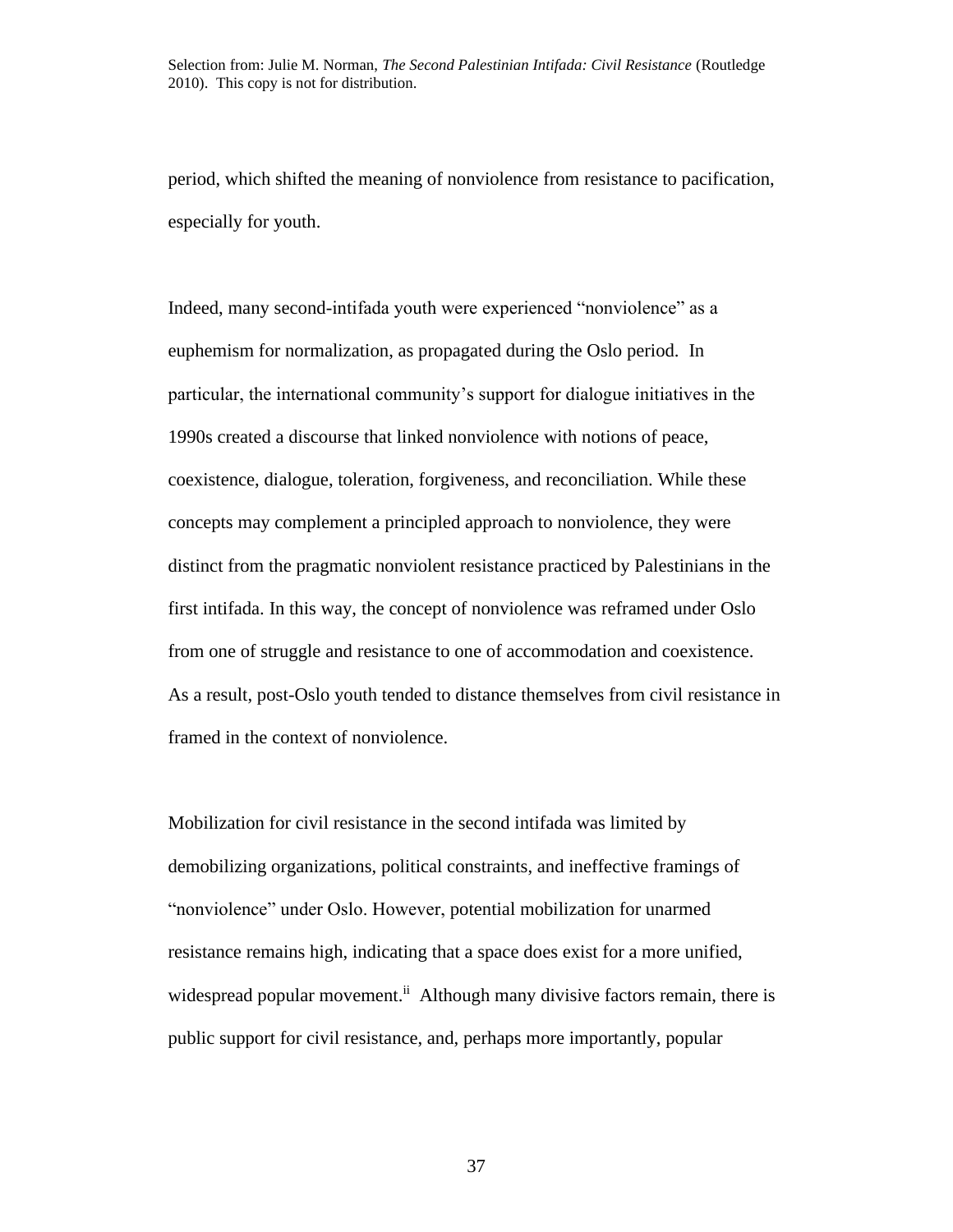willingness to participate in unarmed actions, particularly amongst Palestinian youth. However, the realization of a widespread movement depends largely on reclaiming a space for popular struggle in the post-Oslo political context, and reframing "nonviolence" in the broader framework of civil resistance.

<sup>i</sup> According to Tilly, "repression is any action by another group that raises the contender's cost of collective action. An action which lowers the group's cost of collective action is a form of facilitation" (1978: 100).

ii This study draws from Klandermans' concepts of consensus formation, consensus (or potential) mobilization, and action mobilization. I argue that Palestinian youth embody aspects of a collective Palestinian identity, or consensus, of resistance, that results from both organic consensus formation and intentional consensus mobilization. Klandermans defines consensus formation as "the unplanned convergence of meaning in social networks and subcultures" and consensus mobilization as "a deliberate attempt by a social actor to create consensus among a subset of the population" (1992: 80). However, the consensus mobilization to date, while generating "a set of individuals predisposed to participate in a social movement," has failed to extend to action mobilization, or "the legitimation of concrete goals and means of action" (Klandermans 1992: 80).